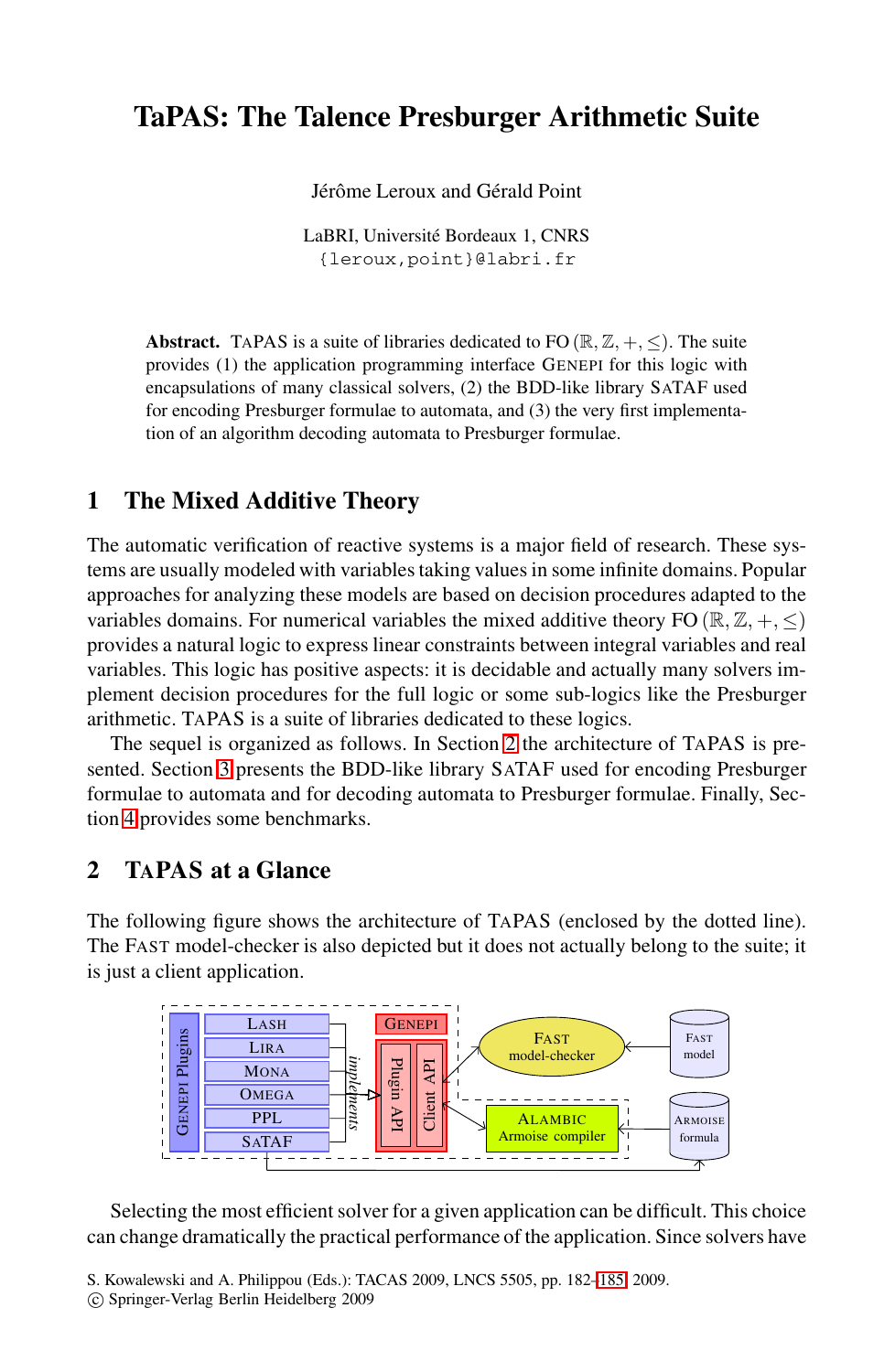incompatible application programming interfaces (API), a particular one must be first selected prior the implementation of the application; change afterward require additional development effort. The GENEPI library[\[BLP06\]](#page-3-1) addresses this issue by offering small APIs between, on one side, applications requiring solvers and, on the other side, solvers implementing decision procedures. The connection between applications and solvers is realized transparently using dynamically loaded modules (*plugins*) specified at the execution time. This way the choice of a solver can be postponed after the implementation of an application based on GENEPI; the best one can be selected by performing benchmarks. Since [\[BLP06\]](#page-3-1), GENEPI has been enhanced with new features: support for  $\mathbb{R}$ , new plugins (LIRA and PPL), ...

In general, specifying sets with low level logics is difficult and fastidious. The same problem appears with FO  $(\mathbb{R}, \mathbb{Z}, +, \leq)$ . The ARMOISE language allows to describe concisely sets of vectors (in  $\mathbb Z$  and/or  $\mathbb R$ ). The succinctness of formulae is achieved using, among other tricks, hierarchical definitions and arithmetic over sets (which hides numerous and ugly quantifications). Below is an example of an ARMOISE formula which specifies a repeated pattern in  $\mathbb{N}^2$ . Note that ARMOISE formulae may define sets which are not necessarily definable in FO  $(\mathbb{R}, \mathbb{Z}, +, \le)$ .



TAPAS provides tools to support the ARMOISE language. The ALAMBIC library permits to compile ARMOISE formulae into calls to GENEPI functions. An important step in this compilation process is the translation of high-level constructions into the mixed additive theory; due to the expressive power of ARMOISE this transformation is not always possible.

## <span id="page-1-0"></span>**3 SATAF: Shared-Automata and the Synthesis of Formulae**

Many solvers like LASH, LIRA and MONA are based on automata packages. Intuitively, mappings from words to numerical vectors are used to associate to automata potentially infinite sets of numerical vectors (one vector per accepted word). Usually, the minimal deterministic automata are proved canonically associated to the represented sets and not on the way they have been computed. In particular these solvers are well adapted to sets obtained after long chains of operations like in symbolic model checking. In [\[Cou04\]](#page-3-2), Couvreur introduced a new data-structure called *shared-automata*. Intuitively, the sharing of a finite set of automata is performed by merging every states equivalent with respect to the Nérode relation. TAPAS contains the SATAF library that implements this data structure. In SATAF, deciding if two automata recognize the same language reduces to check the equality of their pointers. Similarly to BDD packages, SATAF uses a pointer-based hash-table cache algorithm. Up to our knowledge, no other automata package implements these features. Since the first version of SATAF written in JAVA by Couvreur [\[Cou04\]](#page-3-2), a new version written in C is now maintained in TAPAS. TAPAS also provides an implementation of the GENEPI API based on SATAF.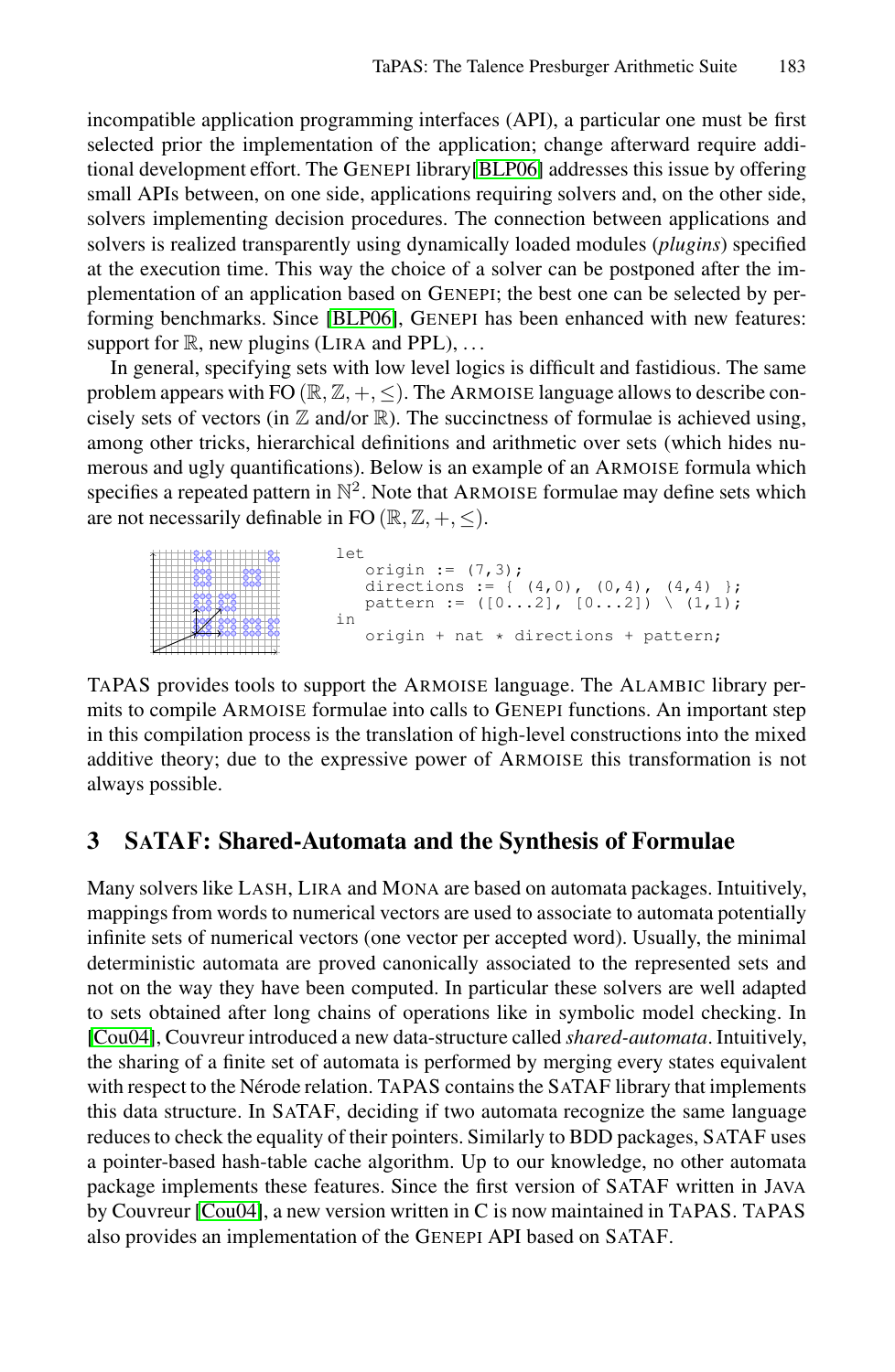Extracting geometrical properties (for instance linear constraints) from automata is a challenging problem. From a theoretical point of view, this problem has been solved in [\[Ler05\]](#page-3-3). This article provides a polynomial time algorithm for computing Presburger formulae from automata representing Presburger sets. The algorithm first extracts the "necessary" linear constraints from the automaton. Then, it computes an unquantified Presburger formula using only these constraints, Boolean operations, translations by integer vectors, and scaling by integer values. An implementation of this algorithm is provided with SATAF. The generated formulae follows the ARMOISE syntax. Note that SATAF, GENEPI and ALAMBIC provide together the very first implementation of an algorithm that normalizes Presburger formulae into unique canonical forms that only depend on the denoted sets. Intuitively in the normalization process, the minimization procedure for automata acts like a simplification procedure for the Presburger arithmetic.

# <span id="page-2-0"></span>**4 Experimenting the Automata to Formulae Algorithm**

FAST [\[BLP06\]](#page-3-1) is a tool for verifying reachability properties of infinite-state systems. The tool is implemented over TAPAS. Benchmarks of FAST on various GENEPI implementations are available in [\[BLP06,](#page-3-1) [BDEK07\]](#page-3-4). We experimented the computation of ARMOISE specifications from SATAF automata denoting the reachability sets of 40 systems. Some results are presented in the following table. Column " $\rightarrow$  A" is the time in seconds spent for computing an automaton  $A$  representing the reachability set, " $|A|$ " is the number of states of  $A$ , " $A \rightarrow S$ " is the time in seconds to produce an ARMOISE specification *S* from  $\mathcal{A}$ , |*S*| is the number of characters of *S*, "*n*" is the number of variables of *S*, and "*l*" is the number of linear constraints generated in *S*.

| system                               |        |     |      |                 | $\, n$ |  |
|--------------------------------------|--------|-----|------|-----------------|--------|--|
| Central Server system                | 9.57   | 75  | 0.07 | 3716 12 10      |        |  |
| Consistency Protocol                 | 194.96 | 90  | 0.06 | 3811 11 11      |        |  |
| $CSM - N$                            | 24.38  | 66  | 0.05 | 3330 14 11      |        |  |
| Dekker ME                            | 17.73  | 200 | 0.01 | 13811 22        |        |  |
| Multipoll                            | 11.38  | 612 | 2.54 | 60995 18 19     |        |  |
| SWIMMING POOL                        | 71.03  | 553 | 0.14 | 1803            |        |  |
| Time-Triggered Protocol 116.89 17971 |        |     |      | 90.53 984047 11 |        |  |

We also experimented the normalization of ARMOISE formulae on various examples. Due to space limitation, only four representative examples are presented: modulo, large-coef, large-var and unsimplified. Example modulo denotes the Cartesian product  $(11\mathbb{N}) \times (7\mathbb{N}) \times (5\mathbb{N}) \times (3\mathbb{N})$  where  $m\mathbb{N}$  is the set of non-negative integers multiple of *m*, large-coef is the conjunction of three linear constraints with coefficients larger than 20, large-var is a linear constraint defined over 36 variables, and unsimplified is a disjunction of two sets of linear constraints with redundant constraints. Benchmark results are summarized in the following table. Columns have the following meaning: "example" provides the name of the ARMOISE specification  $S_0$ , " $|S_0|$ " is the number of characters of  $S_0$ , " $S_0 \rightarrow A$ " is the time in seconds to produce a SATAF automaton  $A$  from  $S_0$ . The other columns have been defined previously.

| example          |     |       |      |      |  |
|------------------|-----|-------|------|------|--|
| modulo           |     |       | 35.8 |      |  |
| large-coef       | .67 | 47378 | 25.  | 957  |  |
| large-var        | 543 | 4320  |      | 2220 |  |
| unsimplified 529 |     | 16530 |      |      |  |